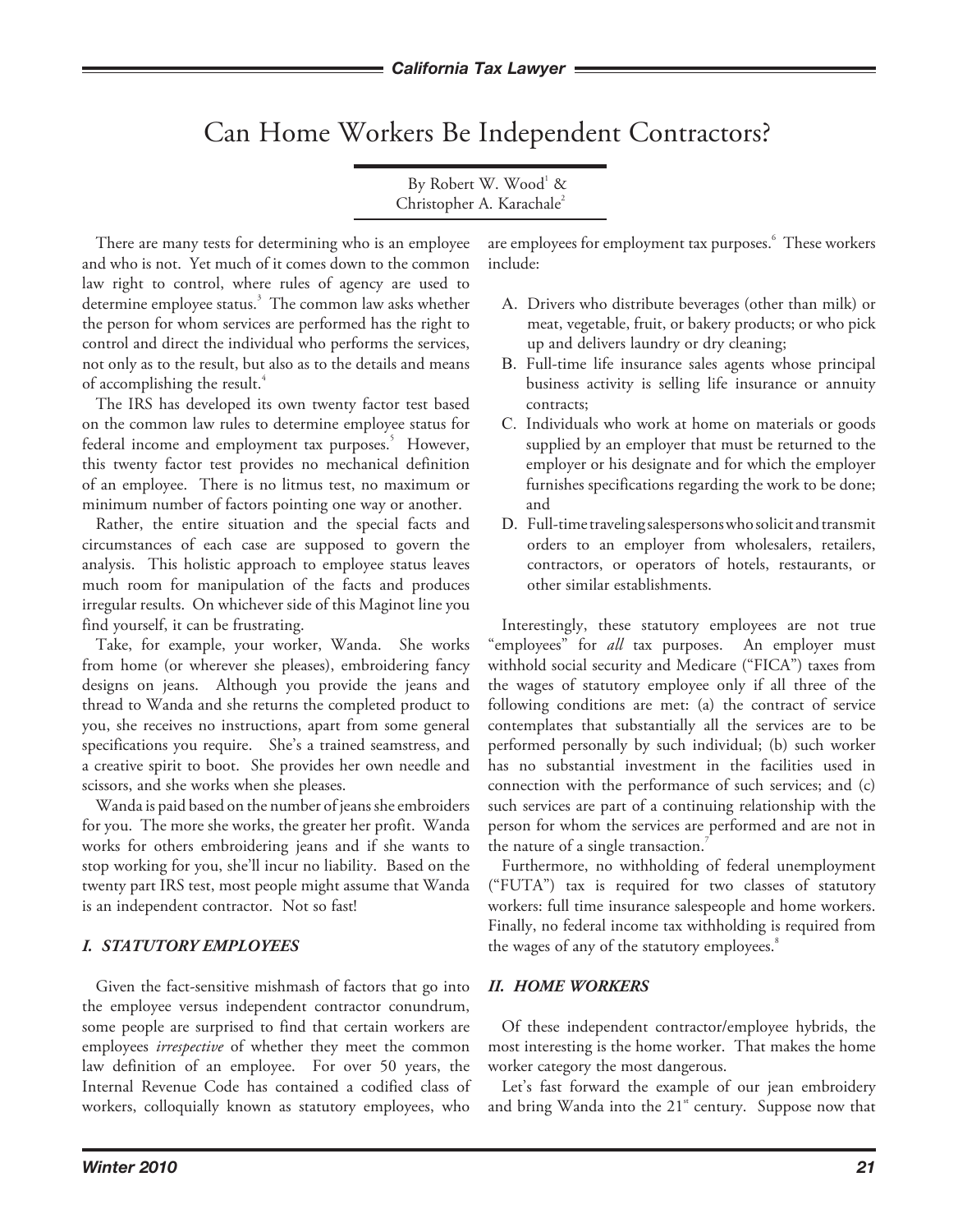Wanda works for your internet company, doing streaming video editing for your slick website. She still works from home and she's still a creative spirit, but now her work requires her to invest in expensive video editing software and a high-end computer. She works remotely using a virtual private network ("VPN") to connect to your computer servers.

Despite the fact that your  $21<sup>st</sup>$  century Wanda's work is materially different from her work as an embroiderer, the IRS may still classify her as a home worker. But it is not clear that the home worker classification was intended to be so far reaching. The legislative history of IRC section 3121 describes to be home workers:

Included within this occupational group are individuals who fabricate quilts, buttons, gloves, bedspreads, clothing, needle craft products, etc., or who address envelopes, off the premises of the person for whom such service is performed, under arrangements whereby they obtain from such person the materials or goods with respect to which they are to perform such service and are required to return the processed materials to such person or a person designated by him.<sup>9</sup>

The IRS's application of the home worker classification has begun to ensnare far more workers than Congress probably intended. In fact, this could be the tip of the iceberg. Given the growing tendency for independent contractors to work from home (or at least offsite) using telecommuting and internet technologies, it is possible that many more workers will be classified as statutory employees.

## *III. ANTIqUATED RULES AND STATUTORY SHORTCOMINGS*

The home worker classification has been applied to a wide variety of workers.<sup>10</sup> The IRS has typically classified garment workers as statutory employees of the home worker variety. $^{11}$ There is also a long line of IRS administrative materials in which workers performing secretarial work, typing work, and more recently, computer work, have been deemed to be home workers.<sup>12</sup>

One problem with the static codification of the home worker designation is that it fails to account for recent technological changes. Two integral aspect of the home worker designation are: (1) that the worker makes no substantial investment in the facilities used in connection with the performance of such services; $13$  and (2) that the materials or goods upon which the worker performs his services are furnished by the person for whom the services are performed and returned by the worker to such person.<sup>14</sup> The IRS is applying both these criteria in ways that do not account for recent technological and telecommuting changes that are ubiquitous in business today.

#### *IV. SUBSTANTIAL INVESTMENT*

First, independent contractors working at home now often spend thousands of dollars on their computer equipment. Some independent contractors, for example, technical or medical transcriptionists, may spend addition sums on equipment dedicated solely to their technical services. The IRS has ruled that the furnishing of a computer by the home worker, standing alone, does not constitute a substantial investment in facilities used in the work, (because a computer may be used for purposes not related to the particular services).<sup>15</sup>

However, this analysis overlooks the very real fact that computer equipment now used by web designers and computer programmers may constitute a substantial investment. Indeed, a federal district court in Texas has ruled just that. In *Lee v. U.S.*,<sup>16</sup> the court held that home workers who manufactured or assembled garments for a clothing manufacturer *did* have a substantial investment in facilities used in connection with the performance of their services, and were therefore not "employees" for Social Security purposes.

In *Lee*, each piece-worker owned at least one indispensable piece of sewing equipment, a commercial grade sewing machine, costing approximately \$1,000. Most of the pieceworkers also owned a sew-serger, costing anywhere from \$1,400 to \$2,600. Some of the piece-workers even owned a computerized sewing machine, costing approximately \$2,400. The district court found that the cost of such equipment was clearly substantial as *a matter of law.*

The court in *Lee* appears to have recognized that increasingly sophisticated technology used by workers at home may require a substantial investment. This may be even truer in certain industries, such as the technology sector. For example, computer engineers and video programmers often perform services from home as independent contractors. They may use computer equipment that requires investments in the tens of thousands of dollars.

The legislative history of the home worker definition clearly envisioned workers making minimal investments in needles and thread—not computer programmers whose work requires investments in technology of thousands of dollars. Thus, if the IRS continues to apply its general rule that an investment in a computer is not substantial, such analysis fails to take into consideration the very real and significant cost of equipment required of certain workers to remain competitive in the computer and technology industries.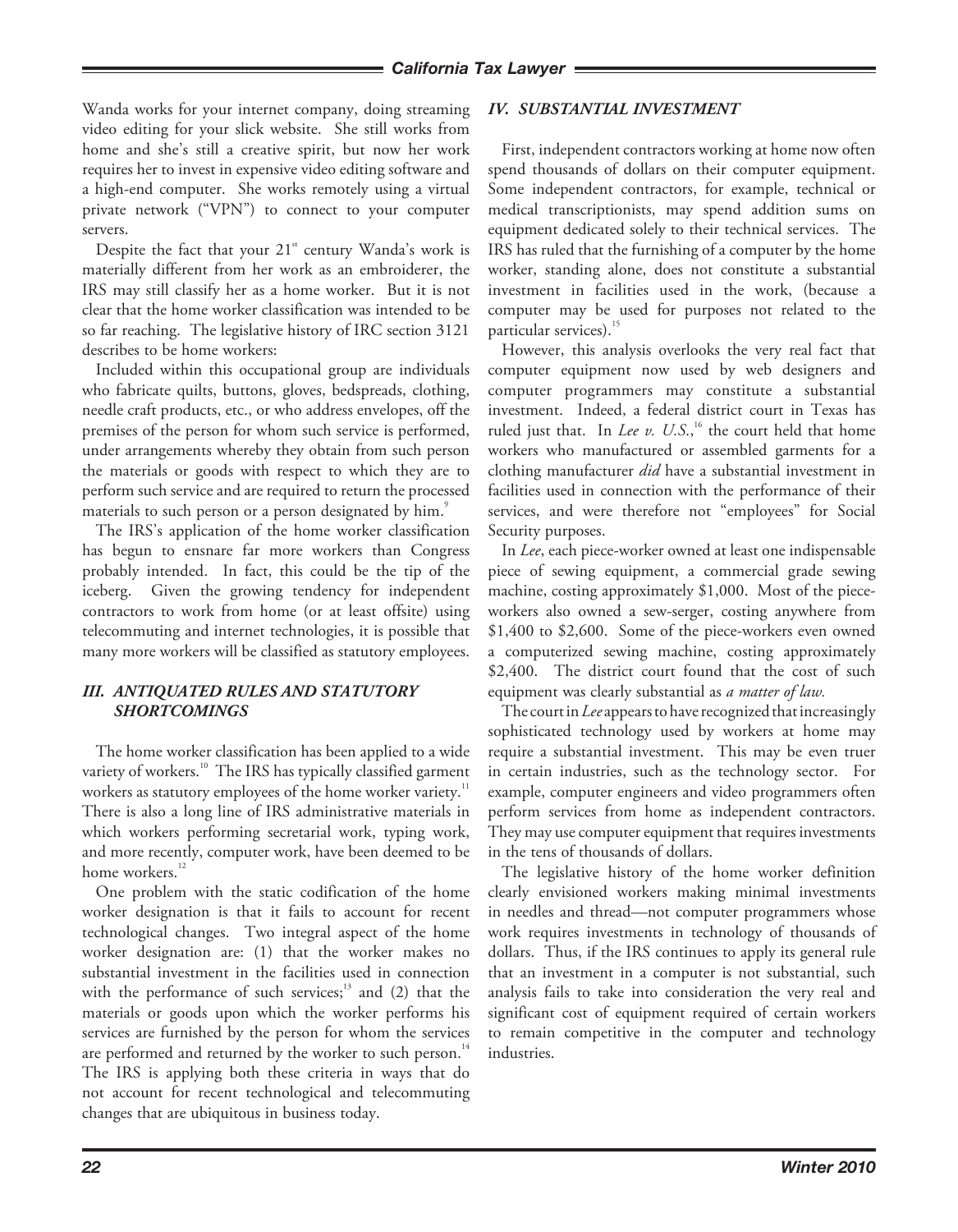#### *V. RECEIPT AND RETURN OF MATERIALS AND GOODS*

A second prerequisite to the home worker category is that the worker must receive goods or materials from the employer on which he performs services, and then returns such goods or materials to the employer. This requirement, applied literally, should not sweep into the statutory employee category many individuals working from home using VPN telecommuting technology.

There is no statutory or regulatory definition of the terms "materials or goods." Recently, the Tax Court offered an interpretation of this phrase. Unfortunately, its wooden analysis fails to address the questions that modern electronic communications create.

In *Vanzant v. Commissioner*, 17 the Tax Court assessed the home worker status of an educational consultant who collected data from different schools, input such data onto a "software template" supplied by the employer, and later emailed the template back to the employer. The court acknowledged that there is no guidance on the definition of materials or goods. Consequently, the Tax Court deferred to that old saw, the dictionary.

The *American Heritage Dictionary's* definition of materials: "tools or apparatus for the performance of a given task."<sup>18</sup> According to the court, the taxpayer was required to use the software template to perform her duties. Therefore, the court found the software template was a "material."

The Tax Court's failure to articulate a more developed analysis is unfortunate. Technology today clearly allows workers to perform their tasks remotely, while never actually receiving tangible goods or materials from an employer, and never actually returning goods or materials. For example, much secure telecommuting now occurs using a VPN. A VPN allows an offsite worker to access electronic information stored on an employer's servers. The employer never "furnishes" the information to the worker.

Rather, this data physically remains on the servers of the employer at the employer's place of business (or server location). The worker simply manipulates the information remotely. That means the worker never "returns" such goods or materials to the employer either. The worker is effectively performing services as though he were actually at the employer's site. (Of course, maybe that analysis by itself suggests the worker would be an employee under the traditional twenty factor test, but that is a separate question.)

Often, the lone material or good an employer may supply to a worker using a VPN is the code or a portable key fob allowing the worker access to the server. However, the worker does not "return" this code or key fob as part of the completed work. That makes the situation distinguishable from the situation in *Vanzart*, where the worker returned

the software template as part of her piece work.

Furthermore, in the typical modern telecommuting situation, the worker returns nothing to the employer that is even remotely analogous to the tangible objects—quilts, gloves, bedspreads, or envelopes—contemplated in the legislative history to the home worker provision.<sup>19</sup>

All in all, the technological advances available to workers working with computers and their remote access capability have created a working relationship that seems at odds with the home worker nomenclature. Indeed, many workers using secure remote access technology should arguably not meet the statutory definition of a home worker. At the very least, the dynamic has changed—and is continuing to evolve—dramatically.

The problem, it appears, is that the IRS is trying to assess these workers using criteria that are nearly 50 years old. Perhaps that is not the IRS's fault, but it is not the fault of the workers or of the companies paying them either. The changing technology used by offsite workers means that such workers simply do not receive goods or materials and return them after performing services on them.

#### *VI. CONCLUSION*

There are many factors that may validly demonstrate an individual telecommuting from home is a home worker. However, a modern video programmer like Wanda probably shouldn't be a statutory home worker. First, the IRS should reassess whether the furnishing of a computer and other technology, by itself, can never be a substantial investment. The financial investment in equipment required of certain independent contractors in the technology sector is often substantial in a very literal sense. Besides, "substantial" is a relative term and permits of much flexibility.

Second, the IRS and courts should carefully apply the literal requirement that home workers receive and return goods or materials. Without that being present, the worker simply cannot be a home worker. Today, many workers denominated as independent contractors in the technology field never actual receive or return tangible physical goods upon which they have performed any services. Advances in computer technology and telecommuting may mean that such workers simply do not meet the statutory definition of a home worker.

Of course, quite apart from the home worker issue, one must confront the question whether the worker meets the common law criteria. That requires a séance with the IRS twenty factors, or the IRS's attempt at the modernity of only three: behavioral controls, financial controls, and relationship.<sup>20</sup> Even setting aside the statutory employee home worker canard, there are (with apologies to Robert Frost) miles to go before you sleep.